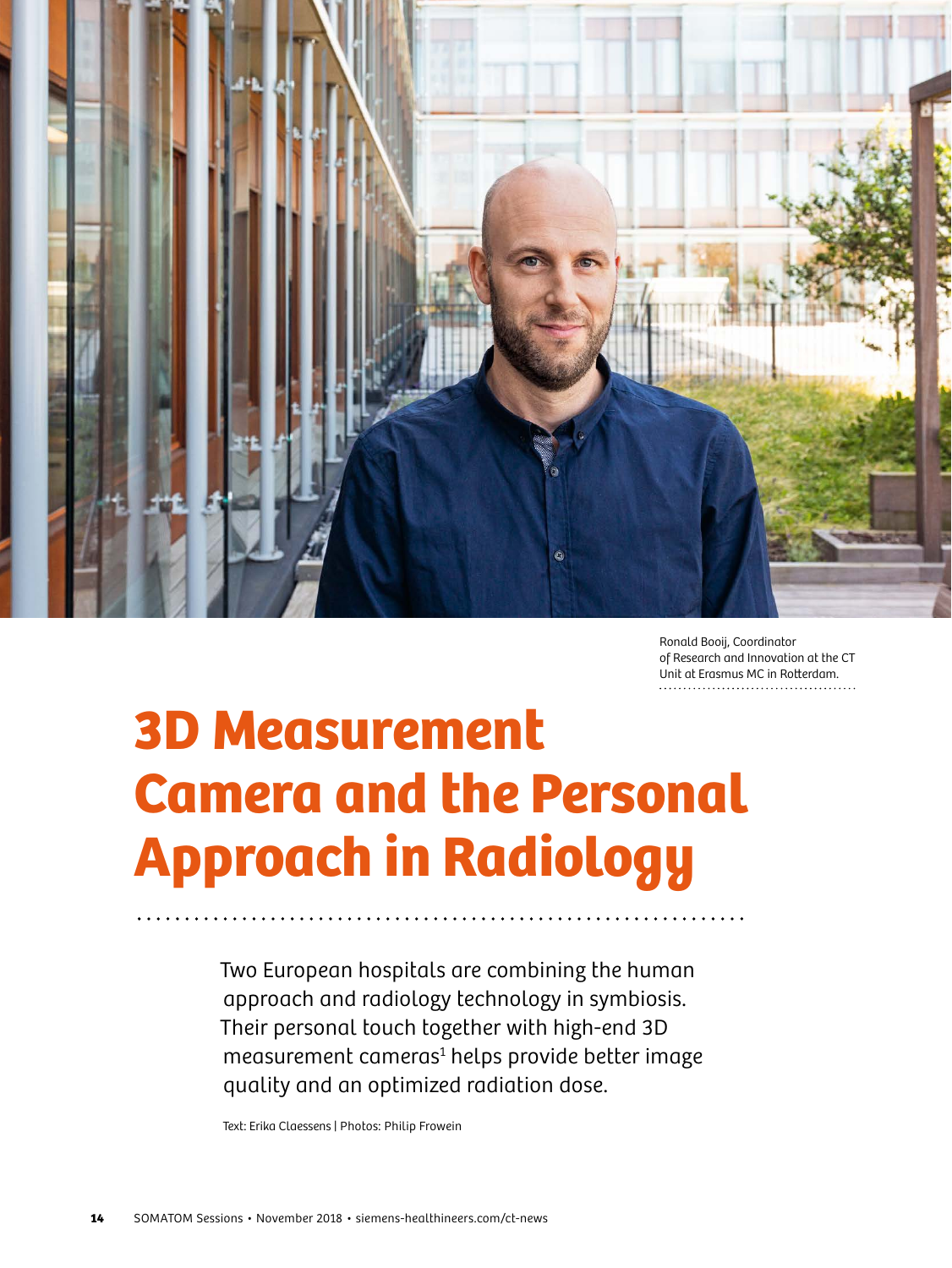The Swiss University Hospital Zurich<br>
(USZ) and the Dutch academic hospital<br>
Erasmus MC in Rotterdam are leading<br>
European hospitals that provide fundamental medical care and cutting-edge medicine (USZ) and the Dutch academic hospital Erasmus MC in Rotterdam are leading European hospitals that provide fundafor national and international patients. Erasmus MC ranks as the top European institution in clinical medicine according to the Times Higher Education rankings. It is the largest and one of the most authoritative scientific university medical centers in Europe. USZ treats around 542,000 patients in 43 specialist departments and institutes each year. It is one of the largest hospitals in Switzerland, and the percentage of patients with complex diseases is particularly high there.

Ronald Booij is Coordinator of Research and Innovation at the CT Unit at Erasmus MC, which is situated in a brand-new hospital building in Rotterdam. The transparent architecture, made up of various layers, appears inviting. "With its fitting design and its 'healing environment', it claims to reduce the time a patient has to spend in hospital, while at the same time providing an enhanced quality of care," says Booij.

# **Revolution in radiology**

"The clear structure of the building is beneficial to stress reduction and patient well-being," he says. "During the last few years of my 20-year career here, I have witnessed a rapid evolution in patient care and technology. As Innovation Coordinator and PhD candidate in Radiology and Research, I have always been driven by innovative solutions for healthcare. "I have always wanted to know how these solutions really perform in a clinical context," comments Booij. "I am convinced that the advent of computed tomography has revolutionized radiology."

# **3D camera with great potential**

"We have six scanners in our radiology department. Two are already equipped with a 3D measurement camera," says Ronald Booij. According to Booij, the increasing awareness of the risks associated with radiation exposure has always been one of the department's main concerns. "We can only enhance the patient experience and care with a clear operating protocol and accurate



## "With 3D camera technology, the patient can be accurately positioned to within a few millimeters."

Natalia Saltybaeva, Medical Physicist and Scientific Researcher, University Hospital Zurich

patient positioning. And the 3D camera has great potential when it comes to positioning."

"In the past, this patient positioning technology simply did not exist," states Natalia Saltybaeva. As a medical physicist and scientific researcher at USZ, she says radiation dose optimization algorithms used to be a kind of black box. "It kept its secrets," she says. "But nowadays we can benefit from technologies for very precise patient positioning. This allows us to avoid mistakes. For example, when our technicians position the patient manually, they are typically about three centimeters off-center. With 3D camera technology, the patient can be accurately positioned to within a few millimeters using infrared images and 3D data in combination with deep learning algorithms."

# **Significant improvement in patient centering**

Natalia Saltybaeva is the co-author of a study performed in Zurich that evaluated the accuracy of a 3D camera algorithm for automatic and

1 3D measuring cameras commercial name is FAST 3D Camera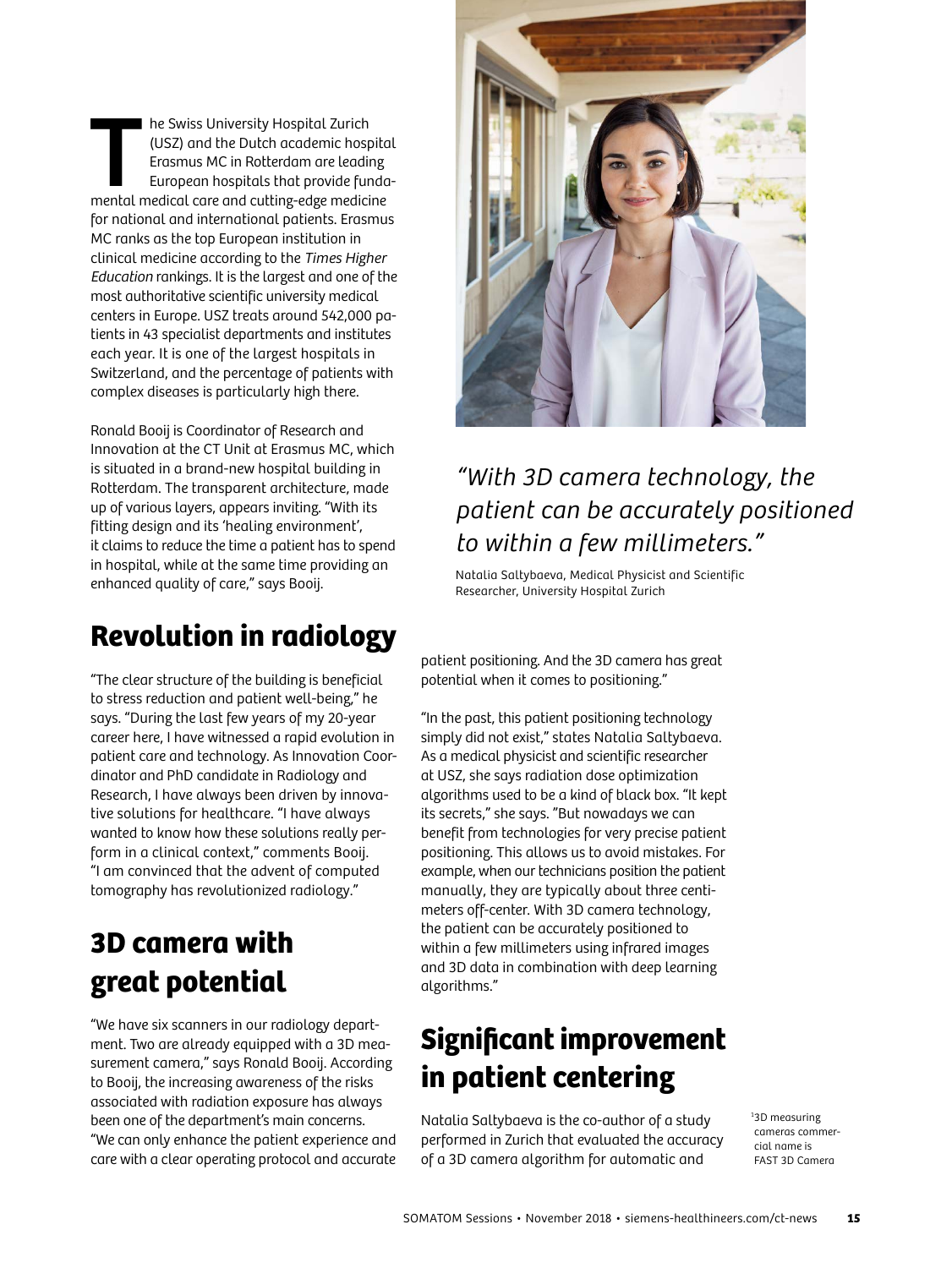Customer Experiences



## "The 3D camera is my personal backup. It feels like we're working together."

Ronald Booij, Coordinator of Research and Innovation, Erasmus MC, Rotterdam

> individualized patient positioning based on body surface detection.[1] Together with Professor Hatem Alkadhi, MD, Head of the Institute of Diagnostic and Interventional Radiology at USZ, she compared the results of the 3D camera workflow with manual positioning carried out by radiology technologists in chest and abdomen CT examinations.

The study included the data of 120 patients undergoing consecutive CT examinations with and without the help of a 3D camera. The team found a significant improvement in patient centering (offset  $5 \pm 3$  mm) when using the automatic positioning algorithm with the 3D camera compared with manual positioning (offset  $19 \pm 10$  mm) performed by technologists (P < 0.005). Automatic patient positioning based on the 3D camera reduced the average offset in vertical table position from 19 mm to 7 mm for chest and from 18 mm to 4 mm for abdominal CT scans. The absolute maximal offset was 39 mm and 43 mm for chest and abdominal CT scans, respectively, when patients were positioned manually, whereas with automatic positioning using the 3D camera the offset never exceeded 15 mm.

# **Determining the optimal position**

In the radiology department in Rotterdam, the 3D camera has been used in connection with the SOMATOM Drive and the SOMATOM Edge Plus for more than a year. "At first, I was not convinced about the added value of the 3D camera," says Ronald Booij. "In fact, I was rather skeptical. We are well-trained, professional radiographers and we prefer to position the patient ourselves." But he does admit that it is sometimes difficult to interpret the optimal table position for the body part to be examined. "Every patient is unique, from their body shape to the clothing they are wearing. And the isocentering itself, which is done on the spot by the radiographer with the aid of a laser beam, is not always easy to accomplish." He points out that the curve in the middle of the scanner gantry is also one of the reasons why it can be more difficult for a radiographer to accurately estimate patient positioning and define the right scan protocol: "We tend to position the patient lower than needed, which can lead to serious deviations from the ideal isocentering."

"Believe it or not," says Professor Alkadhi, "positioning is indeed an issue. We know from a study by J. Li and his team, which was published eleven years ago already, that approximately 95 percent of the patients undergoing a CT scan were not positioned accurately in the gantry isocenter.[2] So it is obviously a big issue. It is not a rare occurrence."

Alkhadi also states that from a dose optimization study by Schmidt and his team they learned that the dose from localization radiology may contribute significantly to the total effective dose of low-dose CT examinations such as lung cancer screenings.[3] Optimal settings can reduce the localizer radiography dose substantially but adaptations have to consider scanner characteristics, detector technology, and patient size.

# **Image quality and radiation dose**

Booij, Alkadhi, and Saltybaeva are all convinced that there is still room for improvement and that the 3D camera can be of great help for the accuracy of patient positioning. Says Ronald Booij: "You will never hear me say that we no longer need radiographers. On the contrary, I believe we need a symbiosis. The human factor has to go hand-in-hand with the technology to offer more accurate patient positioning, resulting in an opti-